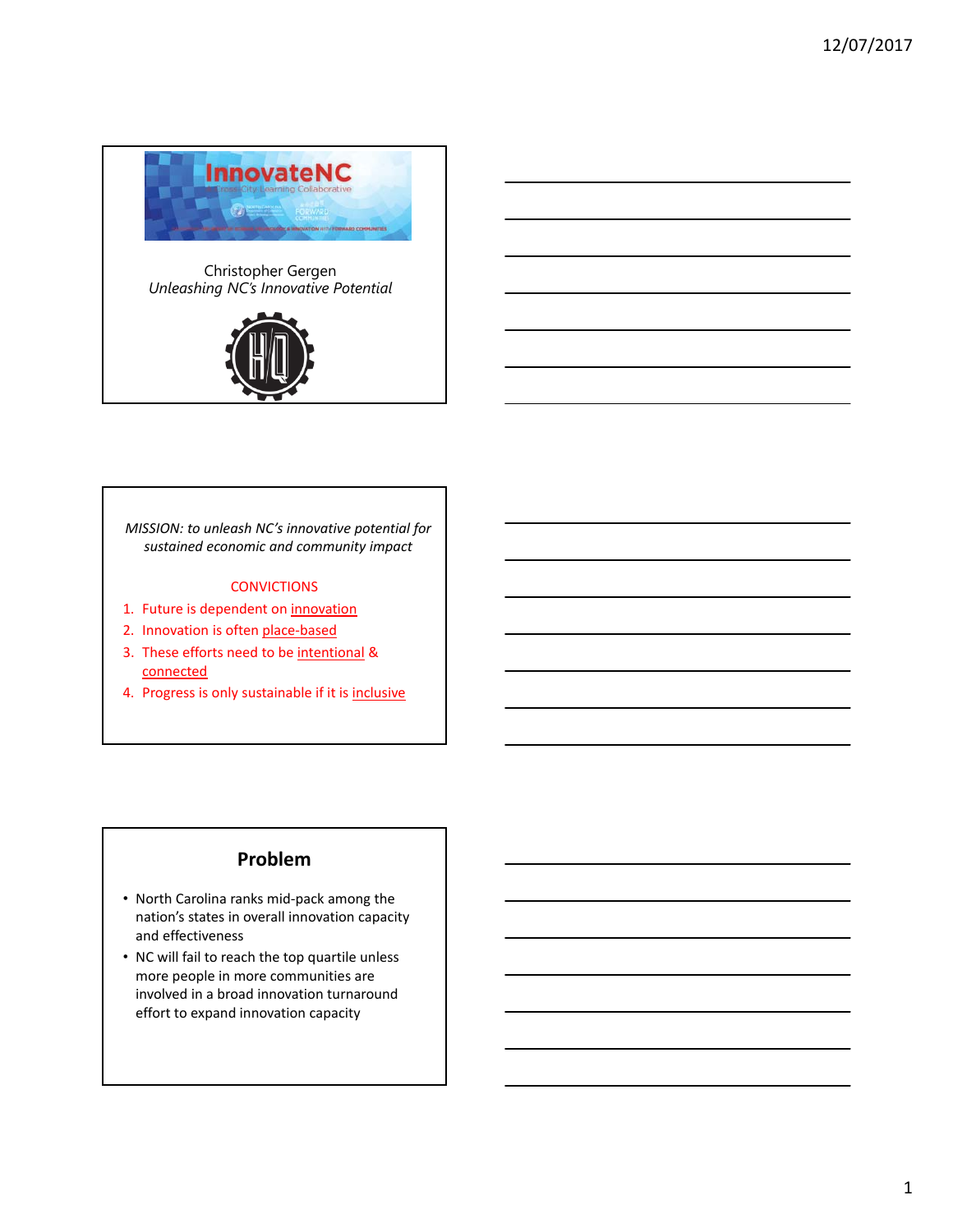### **InnovateNC**

- Accelerate entrepreneurial activity and small business growth in micropolitan communities and under‐connected metro areas
- Create opportunities for collaboration/ shared learning between communities
- Develop a national model that increases visibility and support for NC's innovation economy

### **Design**

- State‐wide learning collaborative modeled off of Forward Cities
- 10 partners supporting effort
- RFP for communities to participate:
	- 1. Commitment to two‐year process
	- 2. Clear stakeholder engagement
	- 3. Proof of some initial momentum
	- 4. \$15,000 of financial support

## **18 Communities Applied**

- Albemarle/Locust, Stanly Asheville, Buncombe
- Chadbourn, Columbus
- Chapel Hill, Orange
- Elizabeth City (Greater), Pasquotank
- Fayetteville, Cumberland
- Gaston County
- Greensboro, Guildford
- Greenville, Pitt
- Morganton, Burke
- New Bern, Craven • Newton, Catawba
- Pembroke, Robeson
- Rocky Mount, Nash & Edgecombe – Nash and Edgecombe
- Statesville, Iredell Wilmington, New Hanover
- Wilson, Wilson
- Winston‐Salem, Forsyth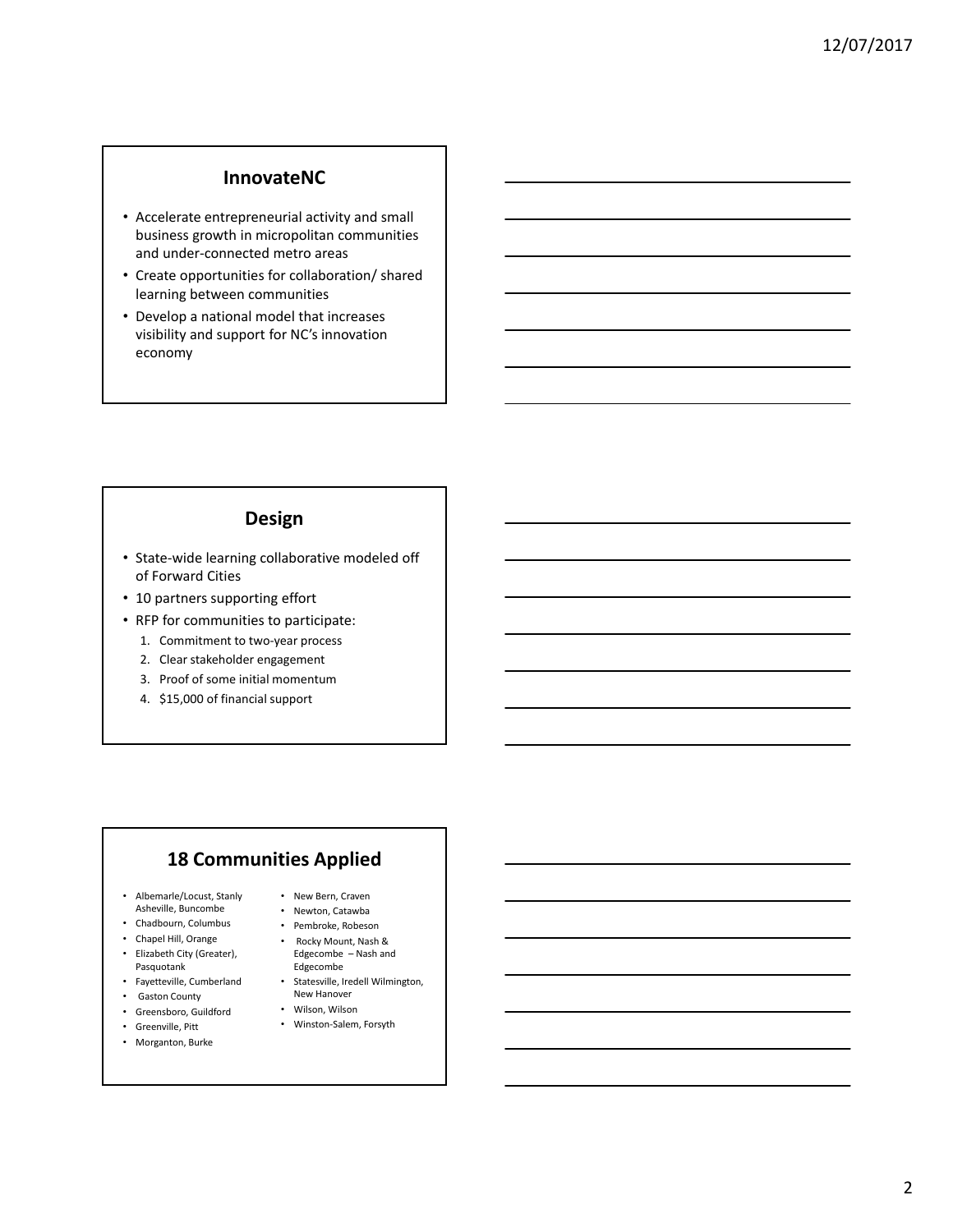





# **Community Engagement Process**

- Local Innovation Council Formation
- Community Asset Mapping
- Attitudinal Survey
- Policy Audit
- Data driven strategic planning
- Story‐telling: http://video.unctv.org/show/innovatenc/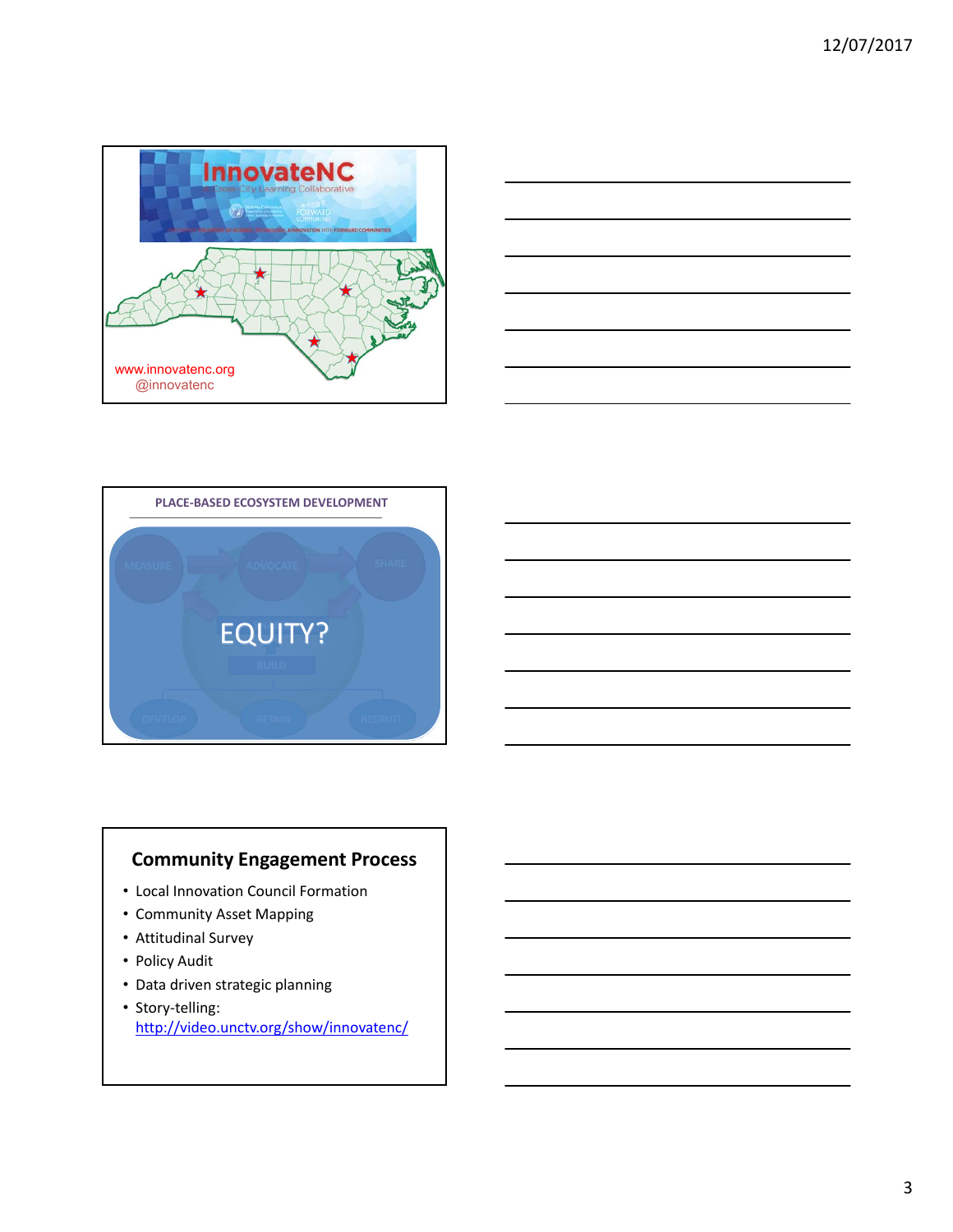## **Goals for Communities**

- Increase innovation capacity, activity, and connectivity
- Accelerate "inclusive innovation"
- Foster cross-sector collaboration within communities and connections between communities
- Increase visibility and financial support
- Establish base‐line data and alignment on targets

#### **TARGET OUTCOMES**

entrepreneurial opportunities for youth

- retention of entrepreneurial talent
- citizen engagement in entrepreneurial solutions
- density of innovation cluster
- increased entrepreneurial activity & connectivity
- local jobs & tax base

© 2010 Bull City Forward

- economic growth and diversification
- investment in local enterprises
- local, state, and national recognition

## **Innovate NC 2.0**

- Expand network of communities across NC
- Strengthen InnovateNC.org as learning platform including toolkit
- Extend capacity building support for communities
- Grow story‐telling activities
- Establish research & evaluation efforts
- Establish state‐wide convenings
- Connect to national network
- Create NC Community Innovation Fund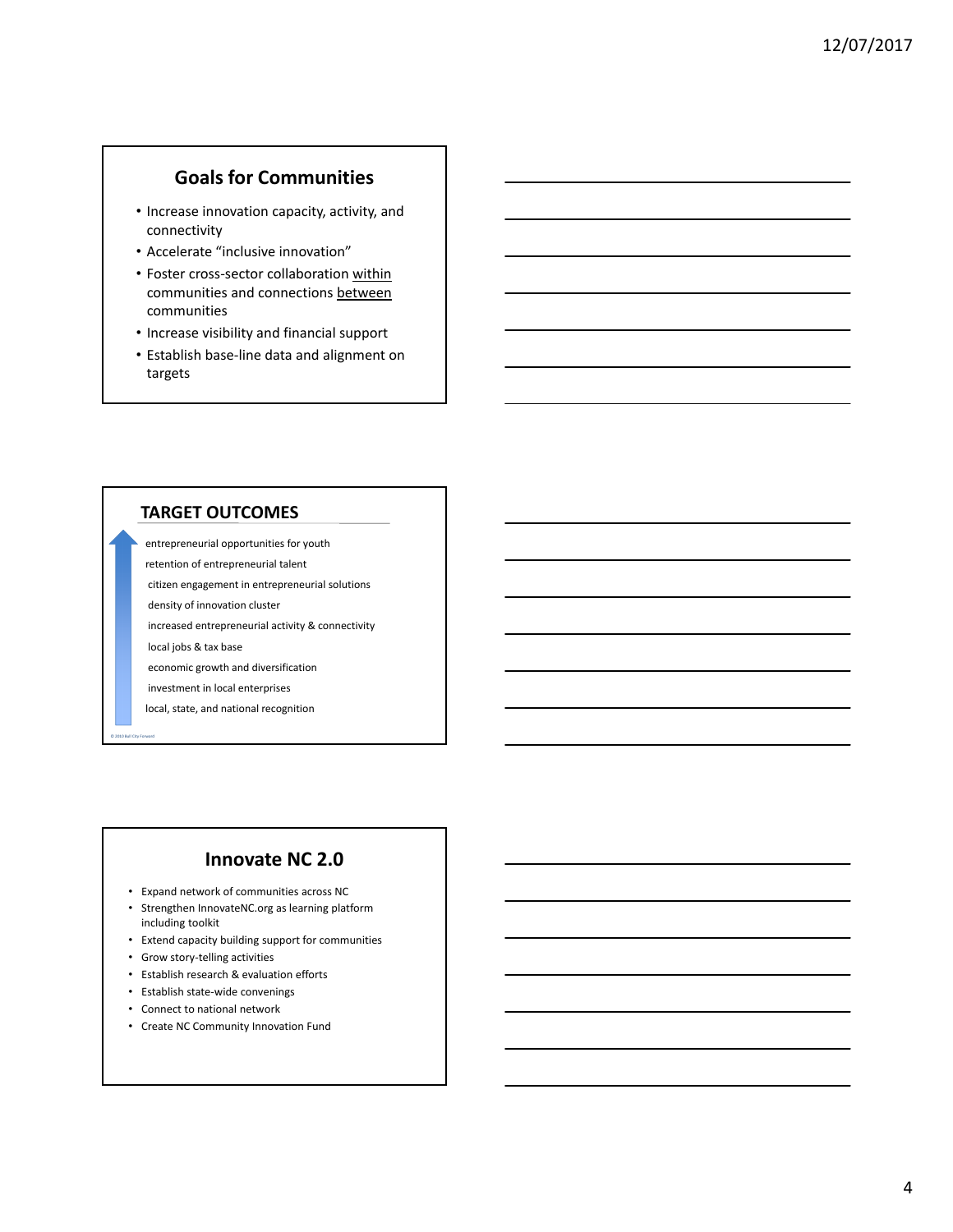